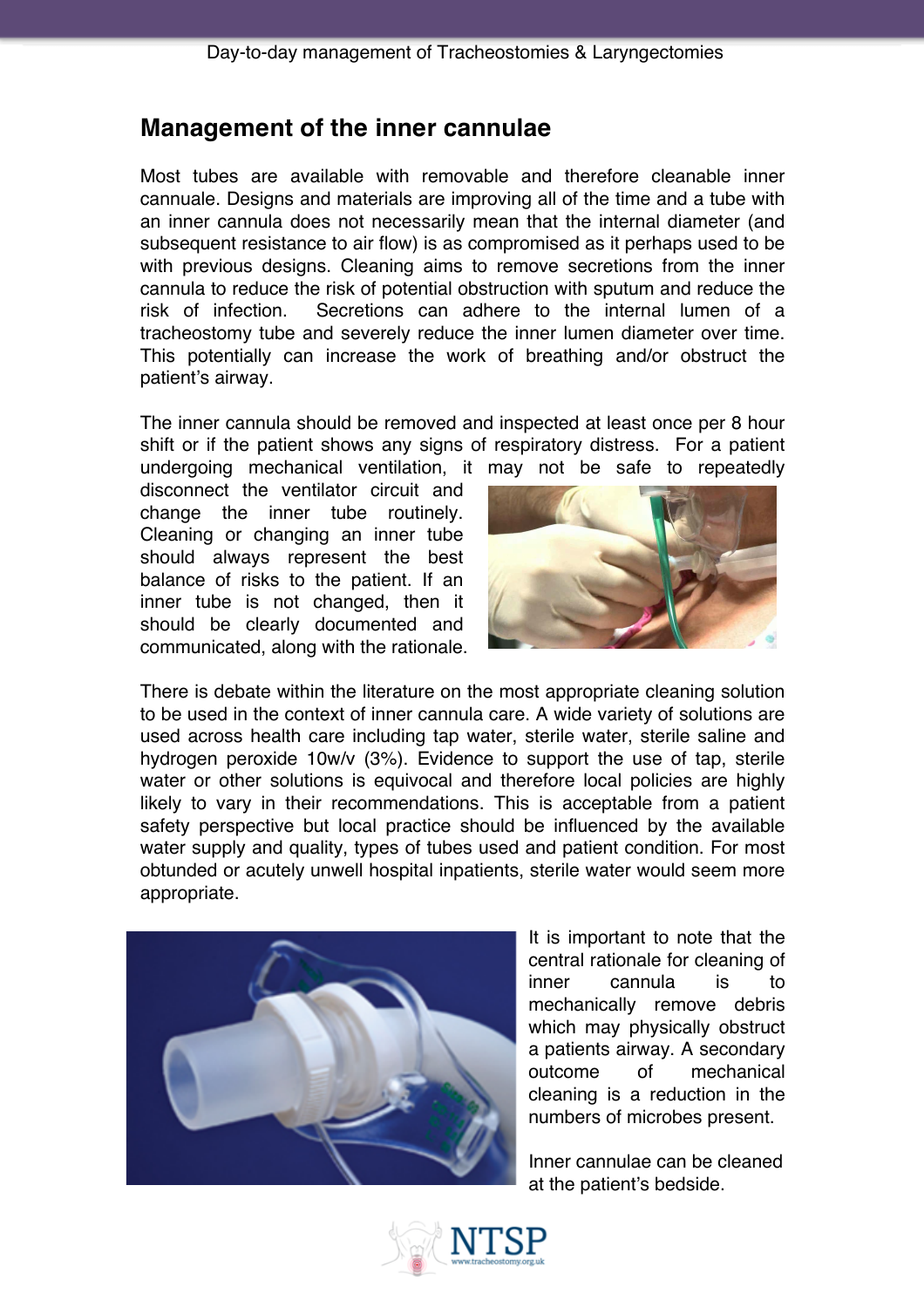It should be noted that there can be significant differences between the different manufacturer's tubes. Kapitex and Shiley tubes commonly require an inner cannula to be in place so that the tubes can be connected to a 15mm standard anaesthetic breathing circuit. It is therefore essential that patients with these types of tubes in situ have a spare inner tube with them at all times. Videos demonstrating these differences can be accessed by clicking here.

Disposable inner cannulae are also available from some manufacturers and can improve the ease and subsequent compliance with inner tube care. There is an associated cost and environmental consideration but this may be expected to improve with newer material technologies.

### **Equipment in addition to standard bedside equipment includes:**

- Clean, disposable gloves
- Clean and dry replacement inner cannula
- Tracheostomy cleaning devices (sponges or brushes)
- Fragrance free detergent
- Cleaning solution: tap water, sterile water or sterile saline (refer to local guidelines from infection control department)
- Clean and dry covered container for spare inner cannula

### **Procedure**

Cleaning an inner tube is a relatively straightforward procedure. The inner cannula is removed and inspected. If clean, it can simply be replaced. If it needs to be cleaned then a spare tube should be inserted at this point. Patients will therefore have one inner tube in situ and one at the bedside being cleaned or drying. Dedicated cleaning packs are commercially available which makes cleaning quicker and easier (and often more likely to occur).

The tubes should be visibly clean and this can usually be achieved with saline and a foam brush or gauze. Abrasive wire brushes may cause scratch marks on the inside of the tubes and risk colonisation. The tubes are then left to dry in a suitable container. It is essential that the tubes do not sit in water as this may lead to bacterial growth.

Disposable inner tubes are increasingly available and affordable.

Videos demonstrating changing an inner cannula can be accessed by clicking the links below, or by visiting the e-learning section of the website www.tracheostomy.org.uk.

- YouTube video of inner tube changes
- Narrated e-learning link (requires flash player)

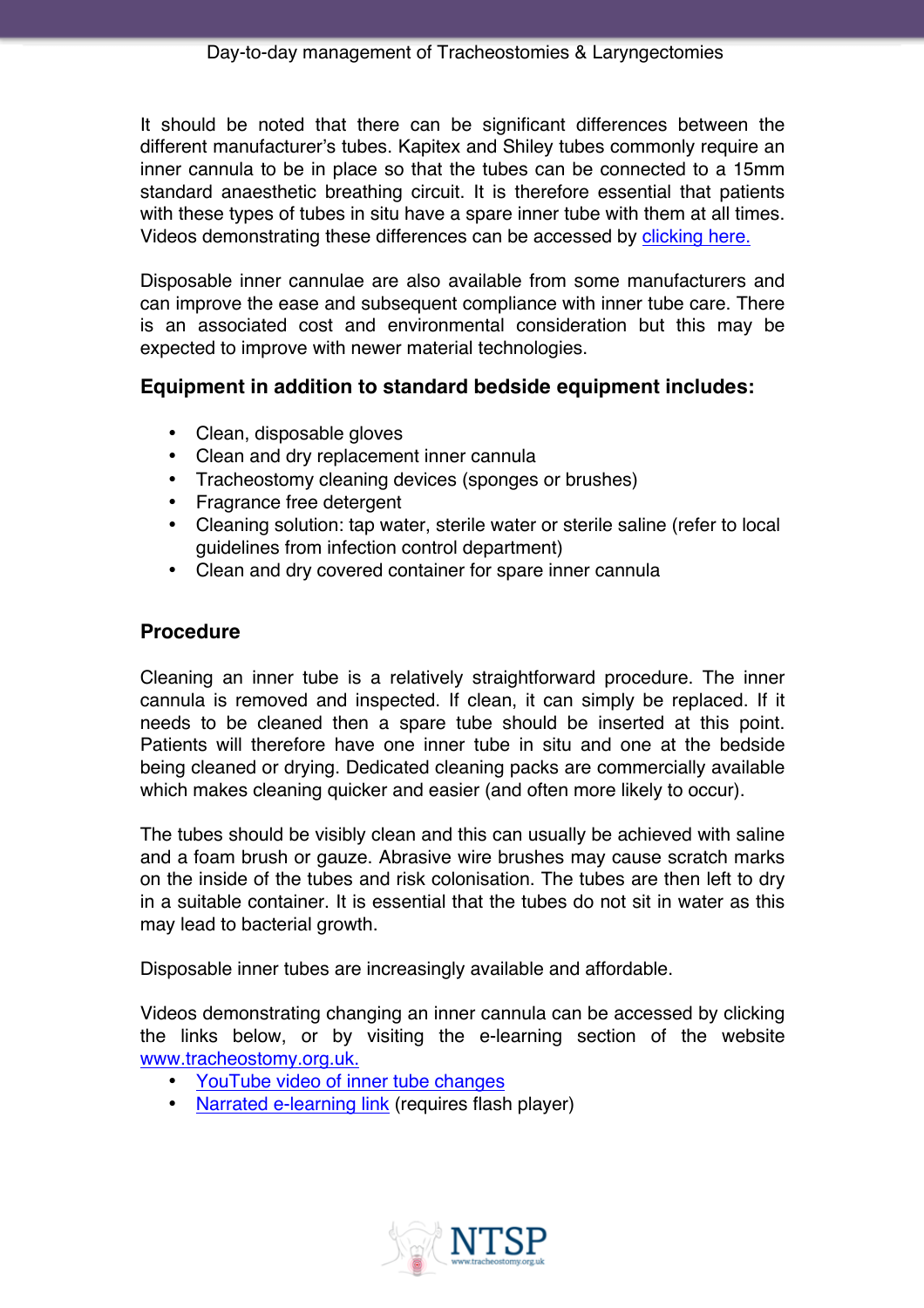## **Documentation**

Documentation should include accurate records of inner cannula care in the required format within the patient's record as per local guidance. Ensure handover of all information, reporting any problems in changing the inner cannula or missing inner cannulas.

#### **Summary**

The table below summarises key actions related to stoma care and their rationales (adapted from NPSA expert working group)

| <b>Action</b>                                                                                                                                                                       | <b>Rationale</b>                                                                                                                                                                                                 |
|-------------------------------------------------------------------------------------------------------------------------------------------------------------------------------------|------------------------------------------------------------------------------------------------------------------------------------------------------------------------------------------------------------------|
| Explain and discuss procedure with the<br>patient as appropriate                                                                                                                    | To relieve patient anxieties and<br>gain patient consent and co-<br>operation.                                                                                                                                   |
| Clean hands and apply appropriate PPE                                                                                                                                               | To reduce the risk of cross<br>infection                                                                                                                                                                         |
| Perform tracheal suction if necessary                                                                                                                                               | To ensure airway is clear prior<br>to procedure commencing                                                                                                                                                       |
| With one hand stabilise the outside of the<br>tracheostomy tube. Remove inner tube with<br>the other hand                                                                           | Removal of the inner tube with<br>minimal movement of the tube<br>on inner cannula removal                                                                                                                       |
| If the inner tube is clean and clear of<br>secretions, simply reinsert                                                                                                              | No further cleaning required                                                                                                                                                                                     |
| If there is difficulty in removing the inner<br>tube call for help from an appropriately<br>trained healthcare professional.                                                        | Dry tenacious secretions or<br>granulation may prevent the<br>inner tube from being removed<br>which requires prompt<br>attention                                                                                |
| If inner tube requires cleaning, replace with<br>clean/spare inner cannula whilst cleaning is<br>taking place                                                                       | The tracheostomy tube should<br>always have an inner cannula<br>in place to prevent tube<br>blockage.                                                                                                            |
| If the inner tube is fully or partially blocked<br>with secretions, flush with locally agreed<br>cleaning solutions and if necessary use a<br>tracheostomy cleaning sponge or brush | To remove debris that may<br>block the tube this may<br>become a source of infection.<br>Cleaning devices should be<br>used with caution and care not<br>to cause abrasion to inner<br>surface of inner cannula. |
| If tube is coated with dried- on secretions, it<br>may need to be disposed of and a                                                                                                 | Excessive cleaning can<br>damage the cannula and they                                                                                                                                                            |